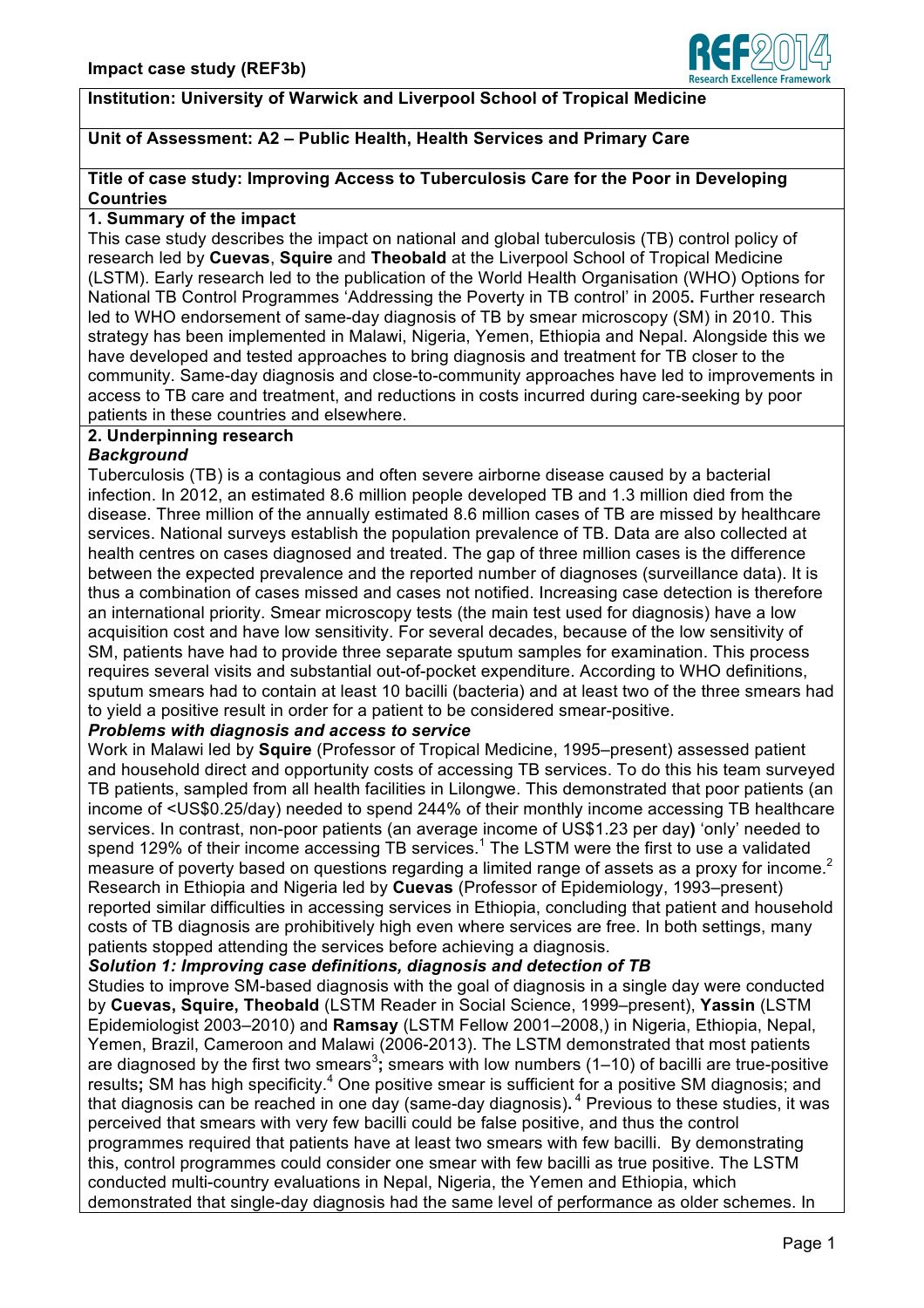# **Impact case study (REF3b)**



total, 6,627 patients were enrolled; 6,466 had culture tests of which 1,526 were positive.<sup>5</sup> We also demonstrated that this approach could be used in conjunction with the new LED fluorescence microscopes.<sup>6</sup> We conducted a systematic review of same-day SM and presented data to the WHO to inform development of policy guidance.<sup>7</sup> A study in 2009 modelled that the implementation of the new WHO recommendations on smear microscopy and LED based fluorescence microscopy combined would result in substantial increases in smear positive case-detection using existing human resources.<sup>8</sup>

*Solution 2: Community-based approaches to improve access to diagnosis and treatment* From 2008 to 2013, **Squire** and **Theobald** led work in Malawi demonstrating that engaging informal providers (shopkeepers) in recognising disease and referring patients doubled TB case detection and reduced the time delay to diagnosis by 75%. <sup>9</sup> Since 2009, **Cuevas** and **Theobald** have led studies engaging village-based health extension workers (HEWs) to facilitate access to diagnosis and treatment in Ethiopia. HEWs identify individuals with symptoms of TB and collect and prepare smears and transport to the diagnostic laboratories.<sup>10</sup> In the Yemen, HEWs visited the homes of adults with TB to identify secondary cases that had not consulted healthcare services and, in Nigeria, HEWs visited households in slums and tested specimens. In Ethiopia these approaches have led to a greater than 100%, increase in case detection<sup>3</sup>, and in Nigeria, to a 70% increase.

**3. References to the research** (LSTM authors are underlined)

- 1. Kemp JR, Mann G**,** Nhlema Simwaka B, Salaniponi FML, Squire SB. Can Malawi's poor afford free TB services? Patient and household costs associated with a TB diagnosis in Lilongwe. Bulletin of the World Health Organisation 2007 85; 580-585.
- 2. Nhlema-Simwaka B, Benson T, Kishindo P, Salaniponi FML, Theobald S, Squire SB, Kemp JR. Developing socio-economic measures to monitor access to tuberculosis services in urban Lilongwe, Malawi. Int J Tuberc Lung Dis*.* 2007 11(1):65-71.
- 3. Yassin MA, Cuevas LE. How many sputum smears are necessary for case finding in pulmonary tuberculosis? Tropical Medicine and International Health Volume 8, Issue 10, October 2003, Pages 927-932.
- 4. Lawson L, Yassin MA, Ramsay A**,** Olajide I, Thacher TD, Davies PDO, Squire SB, Cuevas L. Microbiological validation of smear microscopy after sputum digestion with bleach; A step closer to a one-stop diagnosis of pulmonary tuberculosis. Tuberculosis Volume 86, Issue 1, January 2006, Pages 34-40.
- 5. Cuevas LE, A multi-country non-inferiority cluster randomized trial of frontloaded smear microscopy for the diagnosis of pulmonary tuberculosis. PLoS Med. 8, e1000443 (2011). (**Submitted in UoA2 REF2**).
- 6. Cuevas LE, Al-Sonboli N, Lawson L, Yassin MA, Arbide I, Al-Aghbari N, Sherchand JB, Al-Absi A, Emenyonu EN, Merid Y, Okobi MI, Onuoha JO, Aschalew M, Aseffa A, Harper G, de Cuevas RMA, Theobald SJ, Nathanson CM, Joly J, Faragher B, Squire SB, Ramsay A. LED fluorescence microscopy for the diagnosis of pulmonary tuberculosis: A multi-country crosssectional evaluation. PLoS Medicine. Volume 8, Issue 7, July 2011, Article number e1001057J. **(Submitted in UoA2 REF2)**.
- 7. Davis JL, Cattamanchi A, Cuevas LE, Hopewell PC, Steingart KR. Diagnostic accuracy of same-day microscopy versus standard microscopy for pulmonary tuberculosis: a systematic review and meta-analysis. Lancet Infect. Dis. 13, 147–154 (2013). **(Submitted in UoA2 REF2)**.
- 8. Ramsay A, Cuevas LE, Mundy CJF, Nathanson CM, Chirambo P, Dacombe R, Squire SB, Salaniponi FML, Munthali S.New policies, new technologies: modelling the potential for improved smear microscopy services in Malawi. PLoS ONE 4, e7760 (2009).
- 9. Simwaka BN, Theobald S, Willets A, Salaniponi FML, Nkhonjera P, Bello G, Squire SB. Acceptability and effectiveness of the storekeeper-based TB referral system for TB suspects in sub-districts of Lilongwe in Malawi. PLoS ONE 7, e39746 (2012).
- 10. Yassin MA, Datiko DG, Tulloch O, Markos P, Aschalew M, Shargie EB, Dangisso MH, Komatsu R, Sahu S, Blok L, Cuevas LE, Theobald S. Innovative community-based approaches doubled tuberculosis case notification and improve treatment outcome in southern Ethiopia. PLoS ONE 8, e63174 (2013).

## **Research Funding**

• World Health Organization (Switzerland) – Tuberculosis Poverty Secretariat, **PI: Squire**.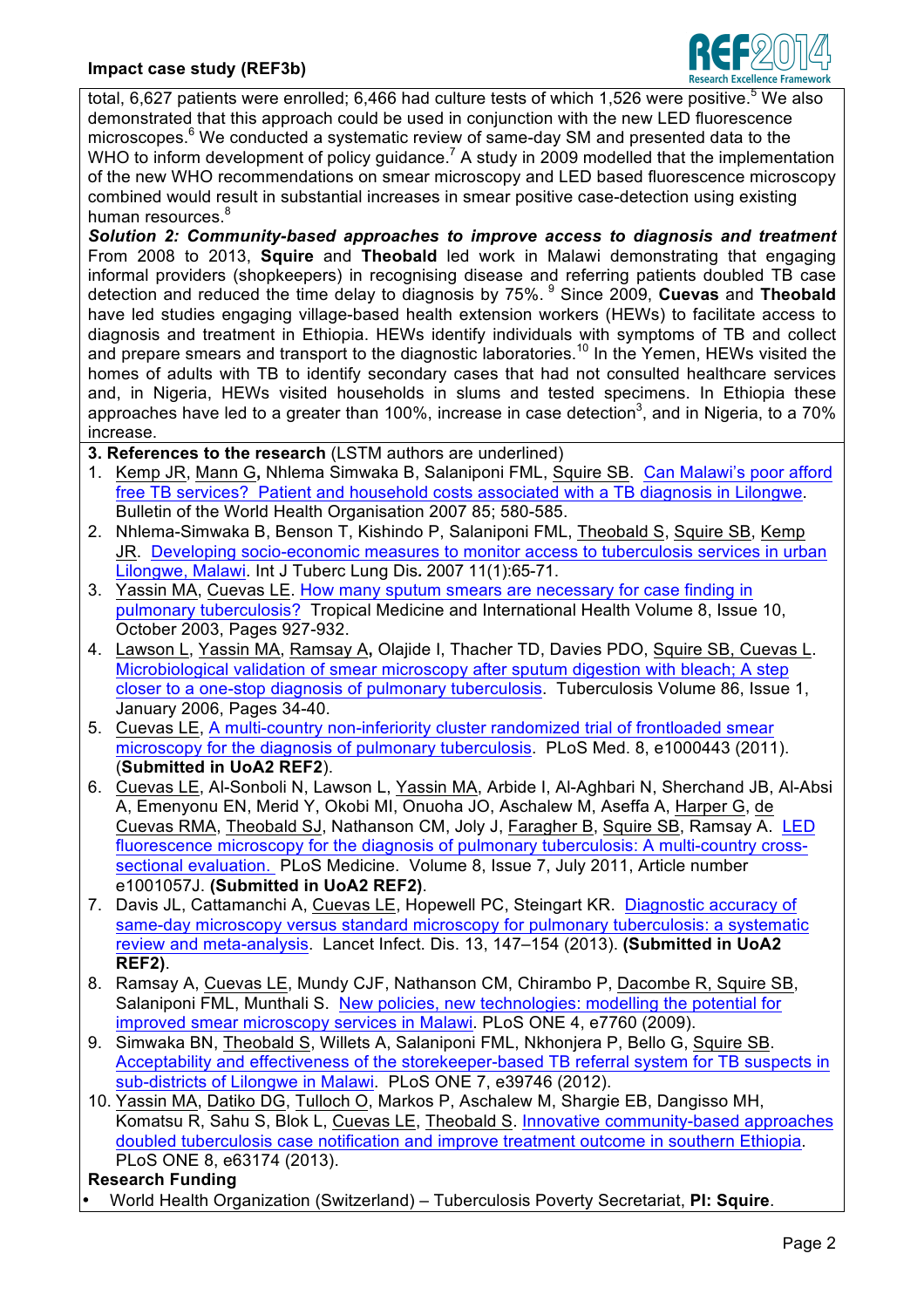

- £218,827. [2006-2010].
- World Health Organization (Switzerland) A Multi-centric Trial of Front-Loaded Smear Microscopy in the Diagnosis of Tuberculosis. **PI: Cuevas**. £169,462. [2007-2008].
- Department for International Development (DFID)/Economic and Social Research Council (ESRC). Identifying Barriers to TB Diagnosis and Amp. Treatment Under a new Rapid Diagnostic Scheme. **PI: Theobald**. £237,584. [2008-2012].
- US Agency for International Development (USAID). TREAT TB: Technology, Research, Education and Technical Assistance for TB Project. **PI: Squire**. £1,068,390. [2009-2014].
- World Health Organization Innovative Community-based Approaches for Enhanced Tuberculosis Case Finding & Amp; Outcome in Southern Ethiopia – Part 1. **PI: Theobald**. £446,291. [2010-2012].
- STOP TB Partnership. Innovative Community-based Approaches for Enhanced Tuberculosis Case Finding & Treatment Outcome in Southern Ethiopia - Part 2. **PI: Theobald**. £388,917. [2012-2013].
- The European and Developing Countries Clinical Trials Partnership (EDCTP) Innovative approaches to diagnose and monitor patients with TB to facilitate conducting clinical trials for the community-based treatment of MDR-TB. **PI: Cuevas**. £686,353. [2012-14].
- TB Reach Scaling up innovative community-based approaches to improve TB diagnosis and treatment among vulnerable and high-risk populations in Ethiopia. **PI: Cuevas.** £576,796. [2013-14].

# **4. Details of the impact**

The LSTM's work on strategies to improve access to TB diagnosis and treatment was driven by our pro-poor and equity perspectives and our understanding of the barriers that prevent disenfranchised populations accessing healthcare services. These research programmes have directly influenced policy and local TB control programmes practice.

**Policy:** Achieving policy change in TB healthcare at the international level requires primary research evidence, time and extensive engagement with researchers, policymakers and funding agencies. **Squire** and **Cuevas** were invited to the WHO's annual Strategic and Technical Advisory Group (STAG-TB) meetings to discuss new evidence and give perspectives on TB, SM, poverty and access to services in 2009, 2010, 2011 2012 and 2013. **Cuevas** served as the Chair of the Stop TB Partnership New Diagnostics Working Group on SM (2007-2011). These contributions yielded numerous contributions to policy and practice. Including the STOP TB Departments adoption of a new milestone within its End of TB strategy, 'No families should face catastrophic health costs as a result of TB'. As documented in the slides of the 65<sup>th</sup> World Health Assembly in May 2012, when Member States including Brazil, UK, Italy, Swaziland, Saudi Arabia and others, called upon the WHO to develop a new post-2015 TB strategy. $a$ 

As a member of the WHO Advisory Committee for TB and Poverty **Squire** co-wrote the WHO Options for National TB Control Programmes 'Addressing the Poverty in TB control' not previously documented within WHO guidelines.<sup>b</sup> This document addresses the integration of pro-poor measures in TB control programmes and offers guidance for national TB control programmes on the practical issues involved such as engagement of close-to-community providers. The LSTM also facilitated, through the work of the TB & Poverty Subgroup of the Stop TB Partnership the further development and publication of the patient costing tool,  $\textdegree$  used to estimate patients' costs to assess the impact of TB on the welfare of households and individuals. **Squire** was the Secretary from 2007 to 2009.

The LSTM were commissioned as members of the core writing team of the 2011 normative guide 'Priorities in operational research to improve TB care and control', jointly sponsored by the WHO, Stop TB, and the Global Fund for AIDS, TB & Malaria. The opening statement on the WHO website refers to evidence from operational research projects paving the way for ensuring many more people have access to vital TB health services. The LSTM research findings are referenced within the documented linking the LSTM operational research to recommended practice.<sup>d</sup> The WHO revised the SM definitions for smear-positive TB in 2007<sup>e</sup>, recommending that the third smear examination could be dropped, based on the evidence presented. The findings of LSTM systematic reviews commissioned in 2010 by the WHO were sent to the expert group who considered available options. **Cuevas** and **Squire** were members of the expert groups convened to examine the evidence. The LSTM supported the group as most of the relevant data came from LSTM studies. **Cuevas** attended the meeting in September 2009, where the evidence was